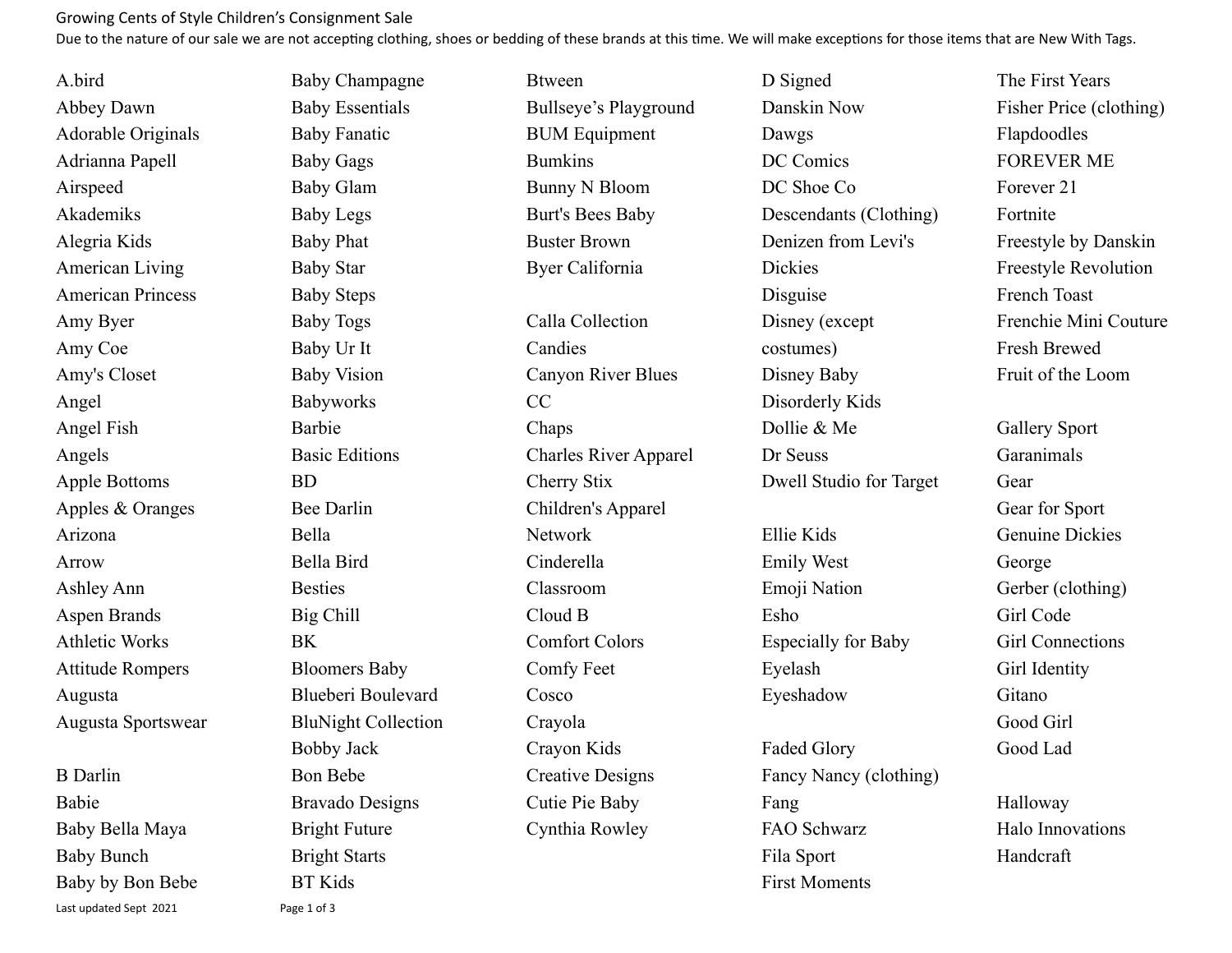## Growing Cents of Style Children's Consignment Sale

Due to the nature of our sale we are not accepting clothing, shoes or bedding of these brands at this time. We will make exceptions for those items that are New With Tags.

Love Rocks

| Hanes              |
|--------------------|
| Hang Ten           |
| <b>Happy Kids</b>  |
| Harajuku Mini      |
| <b>Hard Candy</b>  |
| Heartsoul          |
| Healthtex          |
| <b>Hello Kitty</b> |
| Hudson Baby        |
| Huncho             |
| <b>HUE</b>         |
|                    |

I.C. Collections In Design In Fashion Kids Ingrid & Isabel INKtastic iplay Isabella & Max IZ Byer California

Jay @ Play JJ Cole Collections JIT for Kids JM Originals JoJo's Closet Jordache JouJou Jumping Beans Just Born Justice League Last updated Sept 2021 Page 2 of 3

Kee-Ka Kensie Girl Kid Connections Kids Play Kids R Us Kimberly Grant Knitworks Koala Baby Koala Kids KRU Supplies Kushies Baby  $L$ e i LA Baby LA Imprints Lamaze (clothing) Lambs & Ivy Bedtime Laura Ashley Laura Dare Lee Lego (clothing) Liberty of London Limited Too Little Miss Attitude Little Star Organic Little Things Mean A Little Wonders L.O.L Surprise L.O.L. Vintage Lots of Love

Luvable Friends Lux Luxury Divas Mad Engine Mad Style by True Jackson Marvel Mary Kate and Ashley Mattel McKids Medela Mickey Mouse Mighty Fine Mimi & Maggie Miniwear Miss Attitude Momo Baby Monster High Mossimo Mossimo Supply Co Mudd My Best Kids My Little Pony Naturally for Baby Next Next Level Nickelodeon

Nintendo

NYC **Offspring** Okie Dokie Owl's Yard Pace Sportswear Paul Frank for Target Peachy Kids Periscope Petit Adele Piccolo Bambino Pink Rose Pink Velvet Pizzazz Precious Firsts Made by Carter's Princess Vera Wang Rabbit Skins Rare Editions Rare Too Real Love Rebel Ink Baby Revolt Rewind Rocawear Rock & Republic

Rock Candy

No

No Boundries

Rocker Girl Route 66 Roxy Ruff Hewn Rugrats S Square Safety First Say What? Scholastic **Scoots** Self Esteem Sequin Hearts Sesame Street Shaun White Signature by Levi Strauss &Co Silver Jeans Simple Wishes Simply Basic Small Plum Small Roar Small Wonders Small World SO Sonoma Sonoma Life & Style Sophia's Style Sophie Rose Speak 2 Me